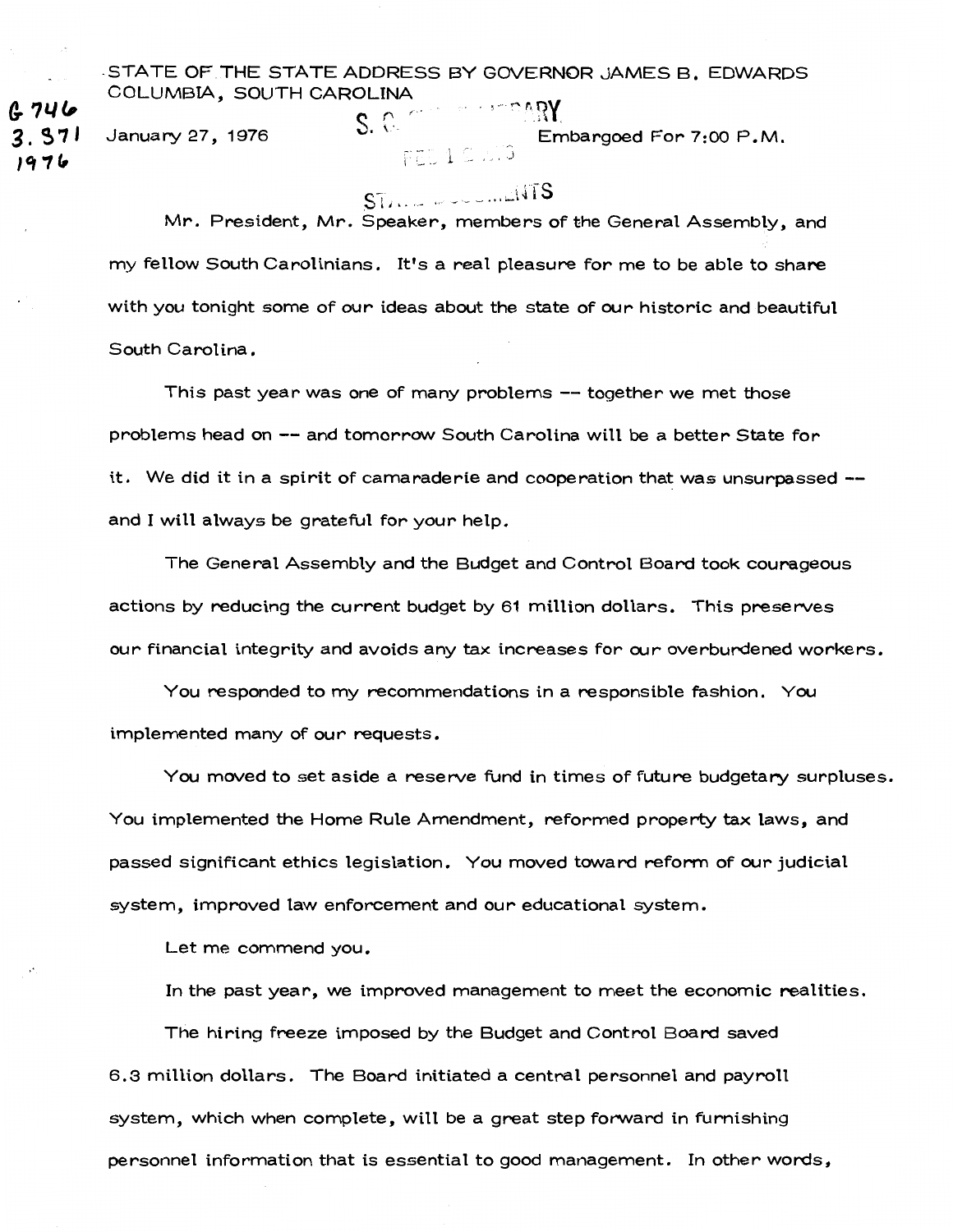it will allow us, for the first time, to know how many people actually work for the State and in which agency they are located.

A newly established State Energy Management Policy should save an additional 6 million dollars a year while it conserves energy.

The new office of Motor Vehicle Management is estimating an annual savings of about 1.8 million dollars. These savings are a credit to the action of the Budget and Control Board members and the cooperation of our State employees.

The General Services Division with the help of the Govemor's Office has taken advantage of a more favorable billing arrangement to save more than 100,000 dollars annually in State telephone costs.

## BUDGET PLANNING

Even with these savings, let's look at our budget situation. -- In the ten years since 1965, our State's budget has increased from 241 million dollars to well over a billion dollars. In the last five years, the budget has increased much faster than can be explained by "real" growth or by inflation.

In recent years we have spent right up to the limit of the State's income. We have exhausted our reserves to cover new and expanded programs. We have spent surpluses and unpredictable federal revenue sharing funds. We have drastically increased our bonded indebtedness.

Simply put, we have been living beyond our means.

We must return State govemment in South Carolina to a reasonable and financially sound level, and we must keep it there. Our resources are sufficient. We will not, we must not tolerate further tax increases.

Our uncoordinated spending trends have produced yet another undesirable

-2-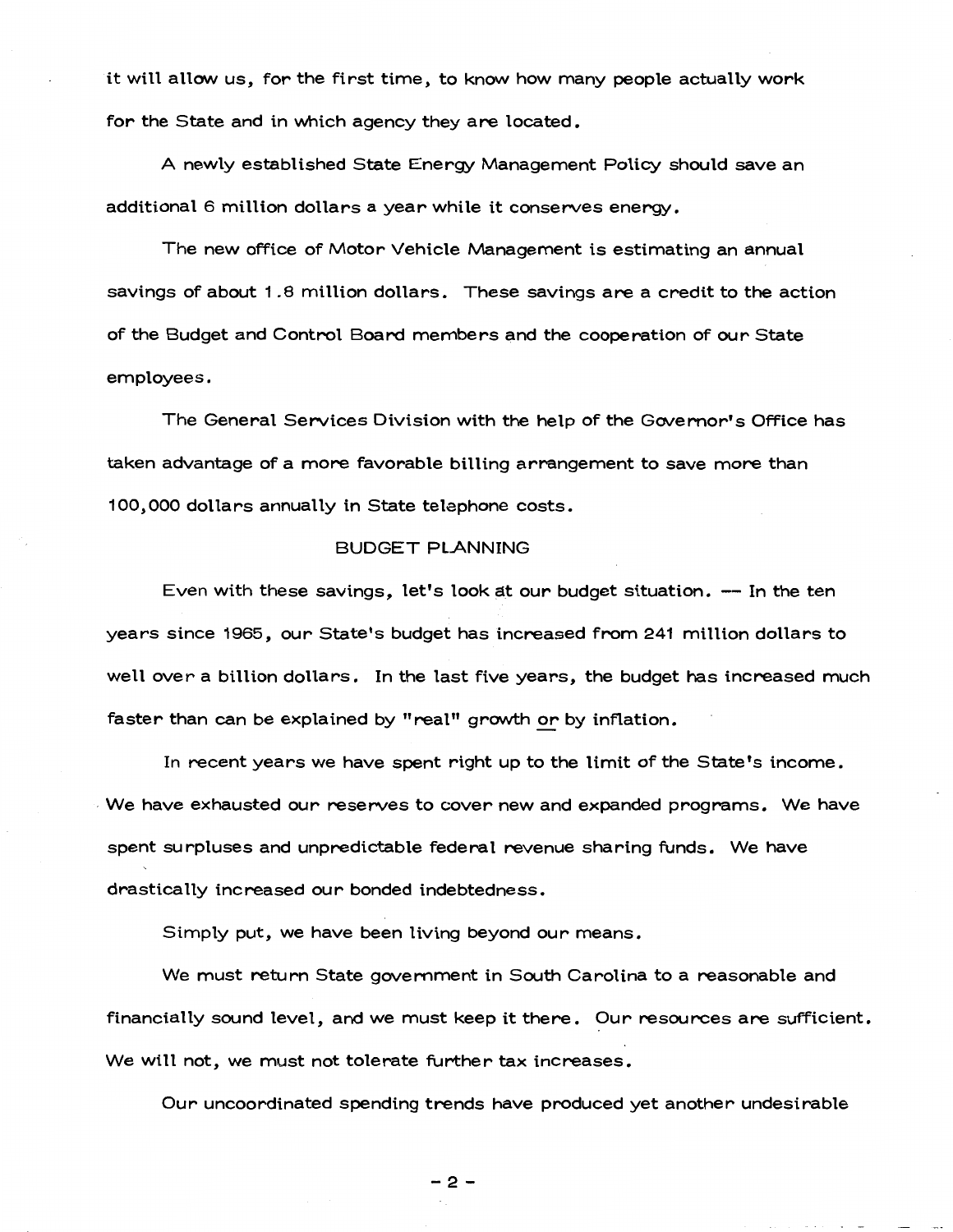side effect. Most of our time and resources have been used just to meet entrenched agency demands. The General Assembly, the Govemor and the Budget and Control Board have been virtually unable to contain and coordinate State programs and State spending. Our budget process has become a job of "juggling" figures to meet pre-existing demands from State agencies, court actions, accreditation organizations, and federal guidelines.

If this trend continues, I fear that you, the elected representatives, will soon have no voice at all in setting the priorities of South Carolina.

The situation is critical.

I recommend that we move away from this concept that all revenues received in one year must be spent. We should establish a basic amount for our State to operate within. I had hoped to recommend a figure of 11 nines-- that's one cent under one billion dollars. We have already surpassed that amount however, so that figure would be counter productive. We should, nevertheless, choose some basic limit.

Since 1960 there has been an ever increasing percentage of the total amount of the personal income of our laboring people going into govemment. In fact this percentage growth has increased by  $50\%$  during this 15 year period. I suggest that the growth rate of our basic budget in future years not be allowed to exceed the total growth rate of personal income in the State for the preceding year. This allows for flexibility in growth of our government  $--$  as the incomes of our working people increase -- but only then!

We should require all the agencies collectively to stay below this amount. If an agency desired a new high priority program, they would have to discontinue a program of lesser importance within that agency to free up the resources and manpower for the establishment of their new priority item.

-3--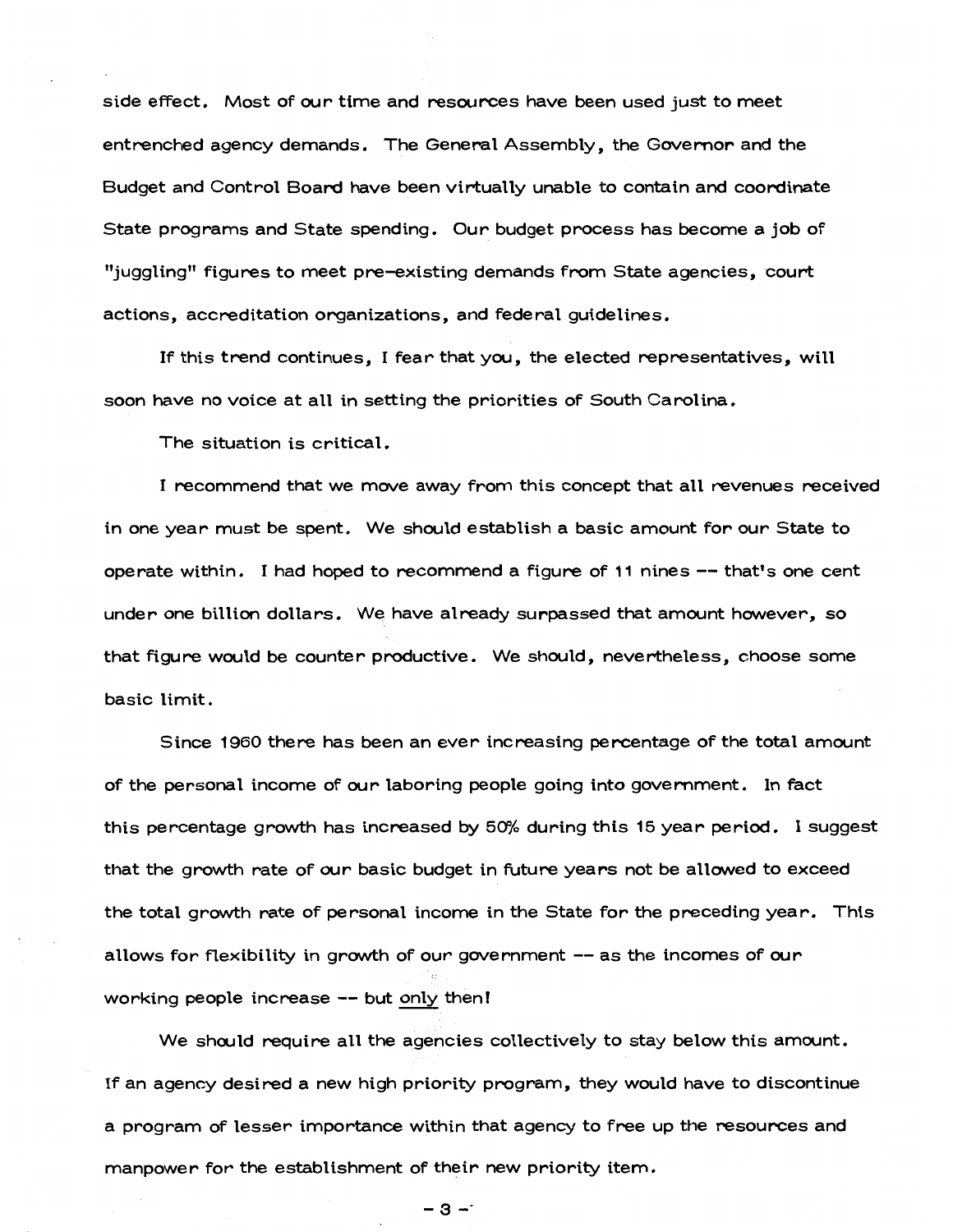There are many valuable advantages to this concept. It would limit the uncontrolled growth of government, require better agency management, demand adequate planning and establish priorities.

This concept should provide an automatic surplus in years of economic growth. This surplus, I recommend, should be kept with the State Treasurer drawing interest until the following legislative year. At that time you, the elected officials, should then make the decision as to where these monies should be spent. It should be invested in the established priority needs of our State, such as capital improvements, the retirement of bonded indebtedness, equalization of school finance, increased services to the local govemments, the expansion of certain programs or the creation of new ones. It may even be possible, somewhere along the way, to give the hard working, over-burdened taxpayers of South Carolina a tax rebate .

This allows an orderly, deliberate, fiscal planning opportunity that we have never experienced before. It would in short, allow us, collectively, the elected representatives, to once again be the Captain of South Carolina's Ship of State.

## Management Team

The need for improved management and program coordination is essential in this time of economic restriction. For this reason I recommend the creation of a capable and competent management team under the Budget and Control Board to offer advice, counsel and assistance to those agencies who have a need for such services. This teamwould carry out a review of our ongoing programs to determine if benefits justify the expenditures.

# STATE EMPLOYEES

We are indeed fortunate to have such an outstanding and dedicated group of State employees, including teachers, working for us in South Carolina. Let me

 $-4-$ 

 $\mathcal{L}$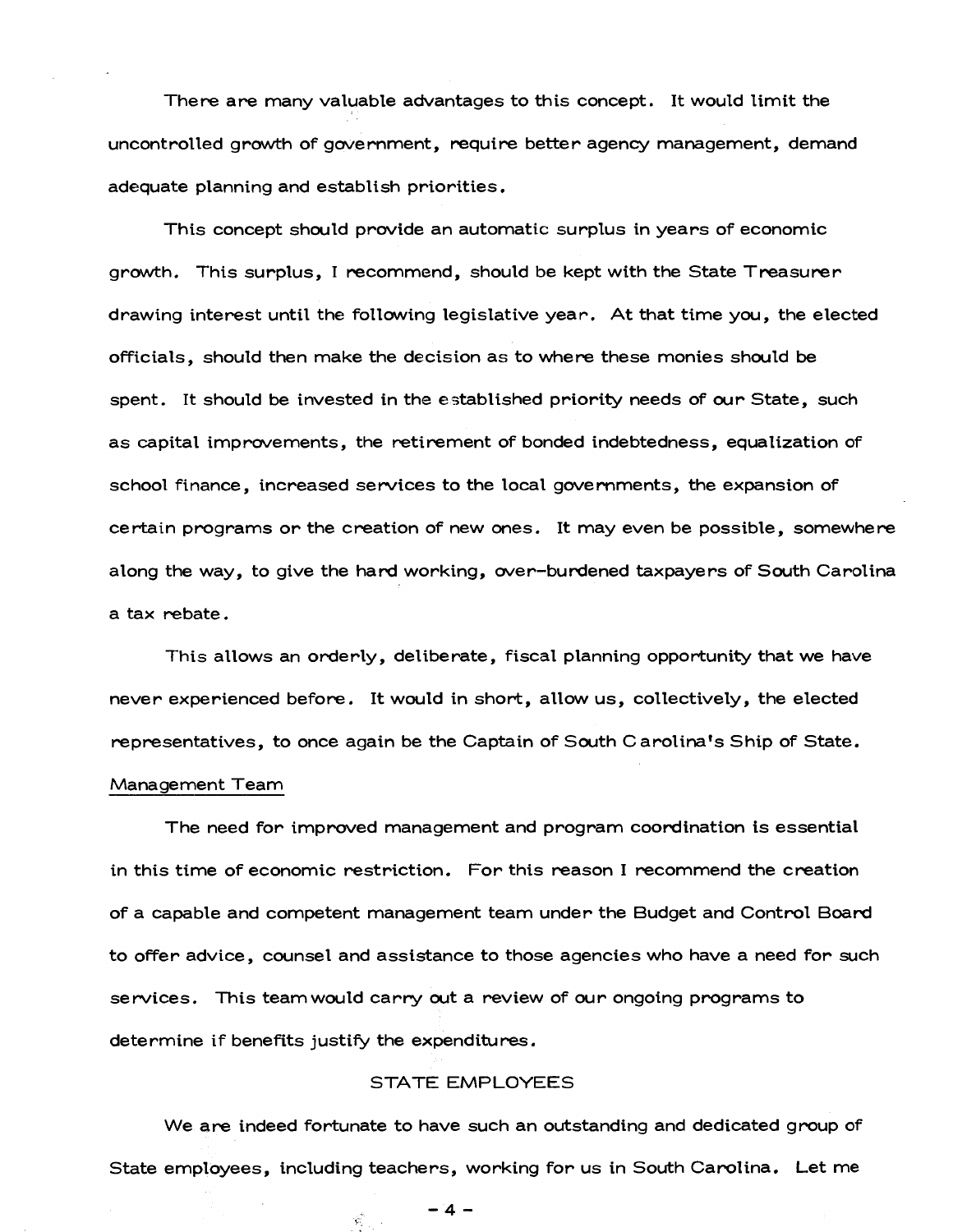express to our State errployees my sincere appreciation for the job they are doing. I want to point out that the reason we are unable to pay the dedicated workers the salaries they deserve is because the nurrber of our personnel has proliferated in such an uncontrolled fashion during recent prosperous years, that it is now impossible to adequately carry this burden in the face of reduced revenues. The dollars simply are not available.

Since 1969, the number of State errployees in South Carolina has increased by two-thirds. This is a faster rate than any other state in the continental United States. The number of State employees has grown from approximately 30,000 in 1969, to 50,000 this year.

Because of this, I recommend that the tight hiring freeze be continued, and we gradually reduce our personnel through normal attrition. Through this method, I hope soon to be able to resume the merit, and cost-of-living increases that our employees deserve.

I intend to monitor the State revenues closely in the corring weeks, and if additional funds become available, I recommend that first priority be given to reinstating these raises.

## BONDED INDEBTEDNESS

I want to commend the General Assembly for its actions last year in limiting our bonded indebtedness. In view of the recent court decisions, I urge the General Assembly to give favorable consideration to the proposal of the Ways and Means Committee to permit the issuance of the 14 million dollars in State capital improvement bonds for education. Capital improvement bonds is not precisely correct as most of this money is being used each year for maintenance. Each year, we have been borrowing approximately this amount and paying off this

-5-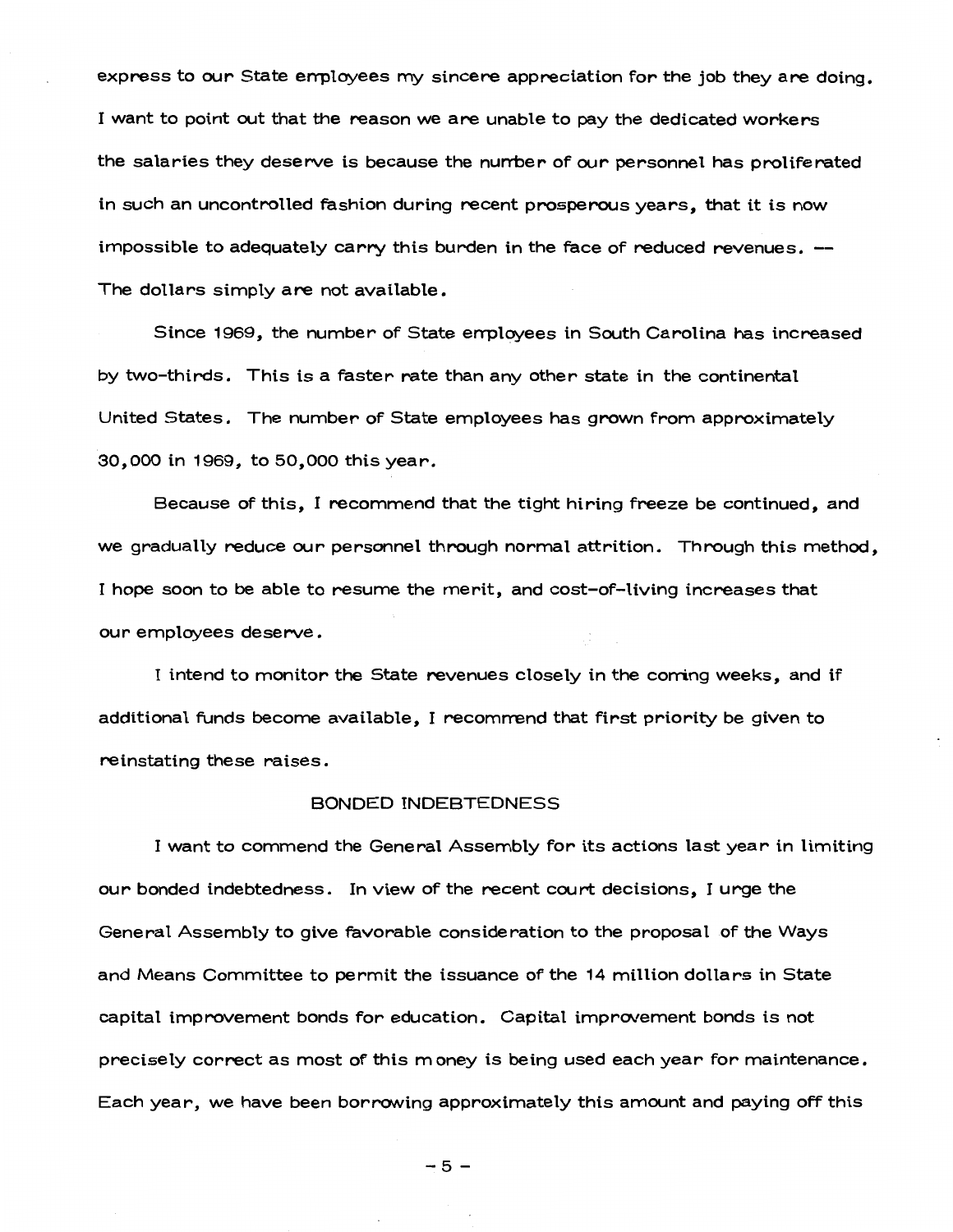same amount. This is a very expensive means of operation and as soon as possible we should include this 14 million dollars routinely in the general appropriations bill for education.

I urge favorable consideration of legislation to allow the Budget and Control Board the legal authority to approve issuance of bonds to pay for only those projects for which South Carolina has a moral obligation. This will provide for those projects where there was no legally signed contract on the date the 5% limitation bill was signed.

I further recommend that the General Assembly review the currently approved, but unissued bonds totalling some 285 million dollars, and consider cancelling all but the absolutely essential parts of this authorization.

## HUMAN SERVICES

Americans and especially South Carolinians are inherently a compassionate and generous people -- who stand ready to help a fellow man in need. This charitable feeling has been weakened recently as government has expanded its role; and, as abuses, fraud and waste in social services have come to light.

The working people, those who carry the load, have the right to know that these programs are run effectively, with minimum waste and administrative costs, and a maximum spent on helping people truly in need.

This taxpayers' right is the basis of my position. We should derrand that social service dollars be spent well and that waste be eliminated. We should increase help to those truly in need, while maintaining a cost to the taxpayer that is fair, just and defensible. The thrust in social services should be to change the needy person's situation to make that recipient, whenever possible, a productive member of society.

The Department of Social Services is one of the few agencies in which the

-6-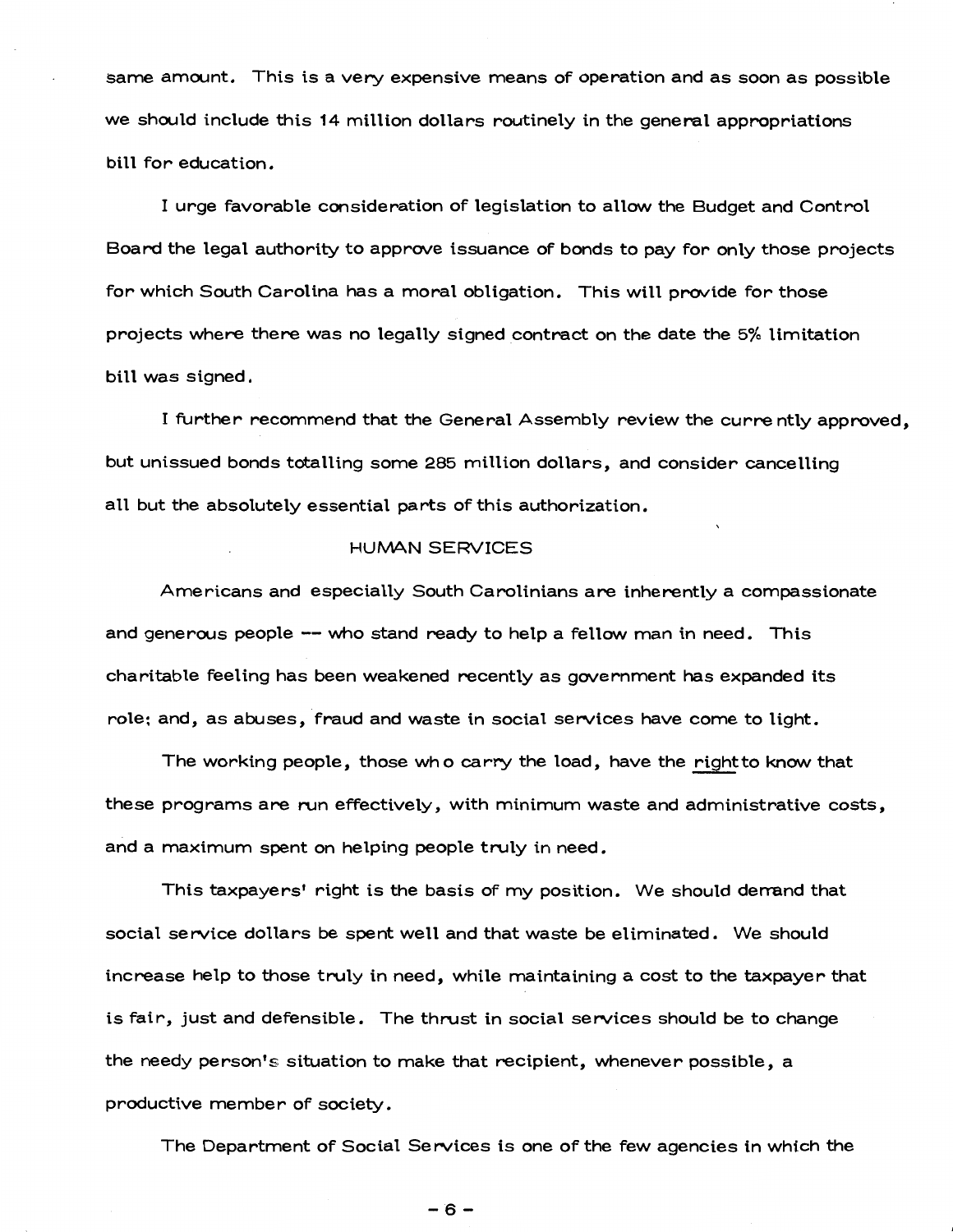Governor has no authority or avenue for input. I therefore recommend that the DSS Board be expanded to 13 members-- two from each Congressional District, with one being elected by that district's delegation members and one being appointed by the Govemor. I also recommend that the Governor appoint (at large) the Chairman of the Board, with the advice and consent of the Senate.

## JUDICIAL REFORM

Judicial reform is another critical area needing improvement. Since the recent Supreme Court ruling on this subject, you are all aware that this is a must legislation.

Chief Justice Lewis and I have proposed a revised judicial reform plan. This plan reduces the cost of the system and spreads implementation over a longer time period.

Under our proposal, we have reduced the State's cost to 2.4 million dollars the first year by relying on a 750,000 dollar grant our office obtained from the Law Enforcement Assistance Administration.

Briefly, the plan calls for a phased in two-tier program. We recommend that no less than eight additional circuit court judges be added as early as they can be absorbed into the system.

We recommend the statewide expansion of the Family Court System including no less than 31 judges.

I make these recommendations based on a review of the current caseload and population. If we err in setting these numbers, let us do so on the "low side." It is always easier to add judges than it is to remove them.

I want to repeat my recommendation of last year, calling for the merit selection of these judges, and the selection of magistrates in norrpartisan, preferential general elections.

 $-7-$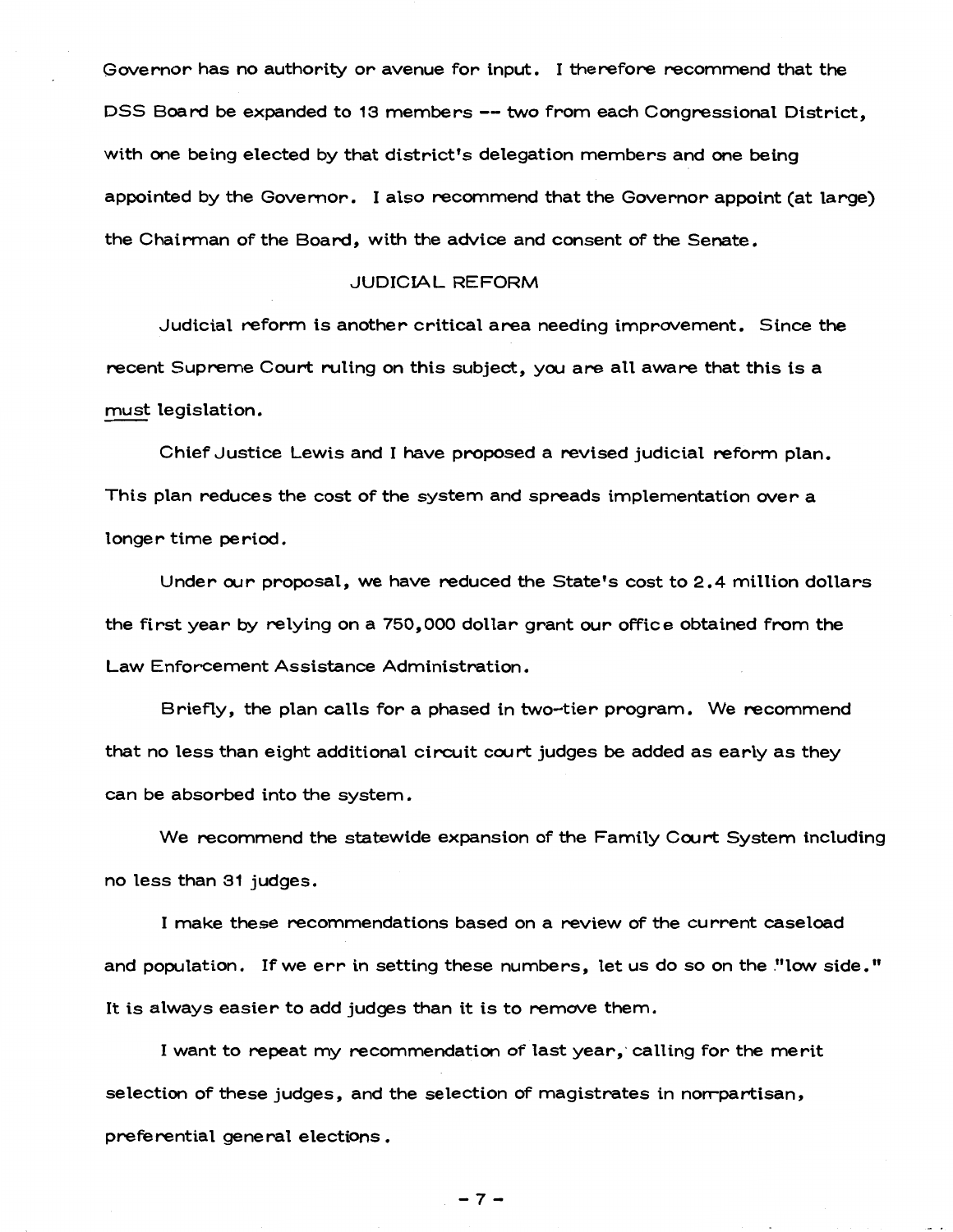In addition, I want to recommend the establishment of a Judicial Grievance and Disciplinary Board. This Board should be placed under the State Supreme Court and have disciplinary authority over all judges and magistrates.

I urge the General Assembly to adopt these proposals in this session.

#### CORRECTIONS

Among needed improvements in the State's criminal justice system is the overcrowded situation in our correctional institution. In the ftrst quarter of 1975 the State prison population was 33% higher than the previous year.

I urge that the General Assembly approach this problem from two points:

1. Investigate all plans aimed at alleviating the facilities' problem, and take action within our current budget limitations.

2. Review and reconsider the present law providing for transfer of local prisoners to state facilities after only 90 days.

Our Department of Corrections was the first adult corrections agency in the nation to qualify for Title XX funds. Through a cooperative effort with the Governor's Office, the Department will be funded for special rehabilitative services.

I recommend strengthening of the legislation calling for separation of juveniles and adults in detention facilities. We should also separate juvenile status offenders from real juvenile criminals.

My Committee on Criminal Justice, Crime and Delinquency has continued its efforts toward the development of goals and standards for the criminal justice system. The Governor's Office of Criminal Justice is allocating more than 7 million dollars in law enforcement grants to State and local programs.

We are developing a statewide Criminal Justice Information System to store data from all State agencies in this field.

The Criminal Justice Academy reports that it is training record numbers of

-a-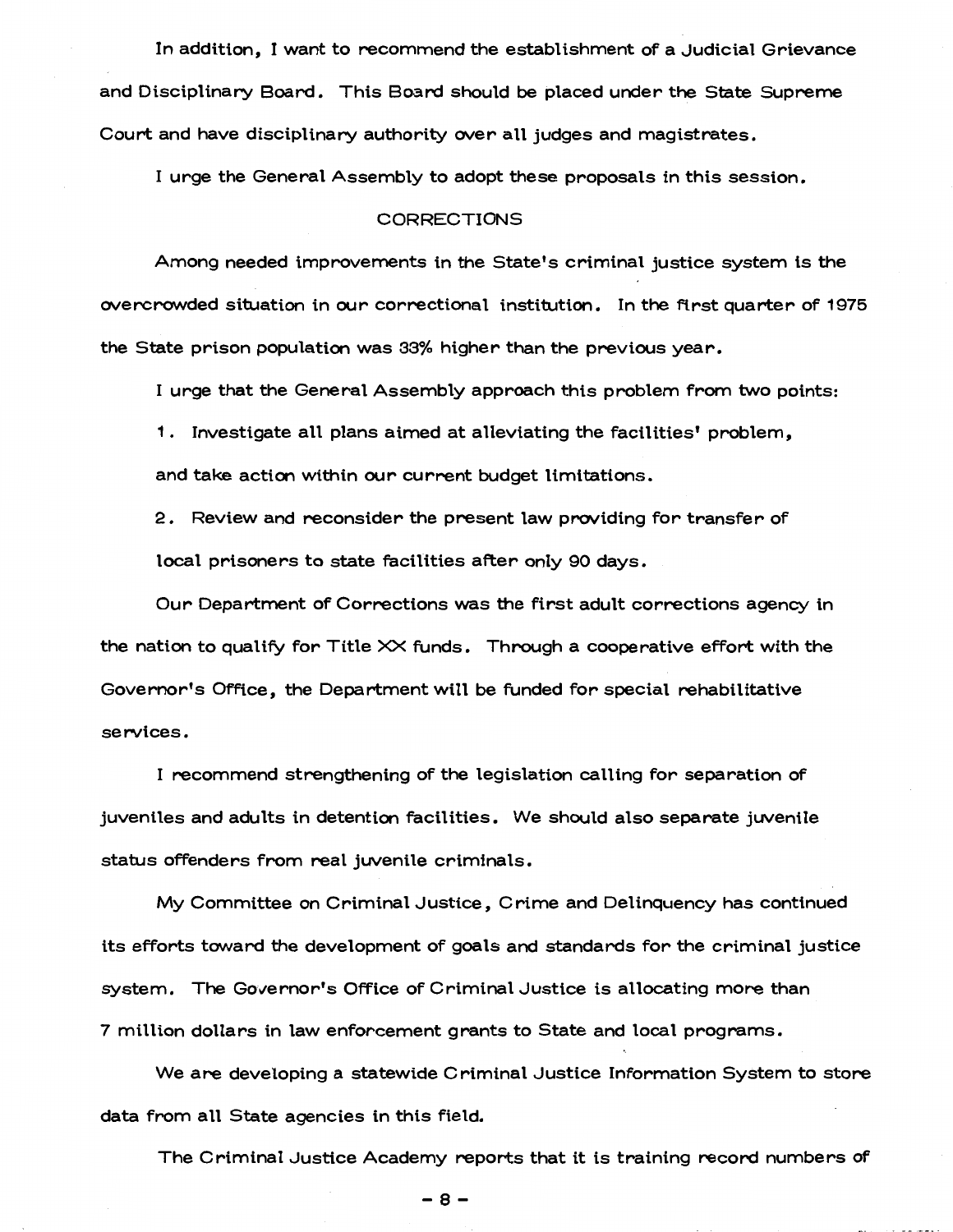law enforcement officers.

We have appointed a "blue ribbon" committee to improve the police-community relations. The Govemor's Office has secured funds for training officers in community relations.

I am happy to announce to you a grant of more than 40,000 dollars to the South Carolina Bar Foundation for a review and possible revision of the South Carolina Code of Criminal Procedure.

Further legislative action in this area is needed.

I encourage the extension of mandatory training of all law enforcement officers at the Criminal Justice Academy. This should include training of police forces from towns of less than 2500 people and of forces of fewer than five persons.

I recommend the addition of the mandatory five year sentence when an individual is convicted of carrying a firearm in the commission of a felony. This sentence should be a consecutive penalty.

So far as crime control is concemed, I believe the pendulum is swinging back to reason. Judges are handing down stiffer sentences, juries are not so lenient, our circuit solicitors are prosecuting more aggressively and our courts' dockets are being reduced. For this we are grateful. This, along with the proposed judicial reform, will go a long way to helping, but each and every citizen of South Carolina must be dedicated to the task of monitoring and reporting any suspicious criminal activities before our increasing crime rate can be brought under control.

## EDUCATION

Education is still our most difficult assignment in South Carolina. In the  $\,$ past twelve months, we have made progress.

We established the Committee to Study Equalization of Opportunity and Finance in the Public Schools. The Committee has made its report and I urge

-9-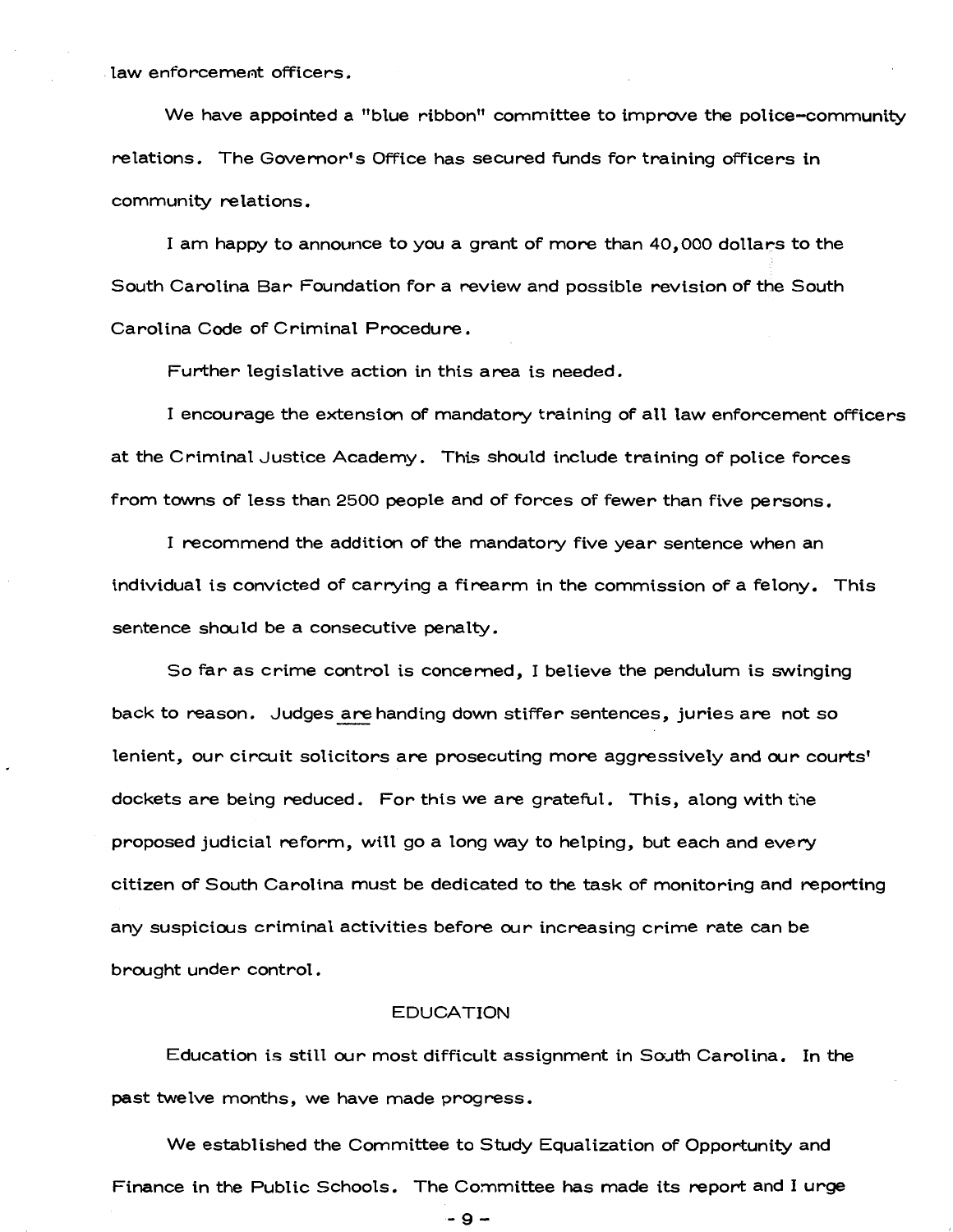the General Assembly to consider legislation to fulfill its recommendations as funds become available.

We allocated more than 6.5 million dollars in CETA funds to expand our statewide kindergarten program, provide for para-professionals and other school personnel, and create summer jobs for students.

We established the Governor's School for Gifted and Talented Students at the College of Charleston for a six-week session this summer.

Through funds from the Appalachian Regional Council we are working to develop a pilot system of teaching consumer economics in the public schools. This system will be used to teach the fundamentals of the free enterprise system at all levels.

In spite of stringent budget limitations, we have appropriated 2. 9 million dollars of State funds for kindergartens. We increased the budget for elementary and secondary education by 17.9 million dollars.

In spite of this progress, we need significant improvements in the organization of our educational resources.

We must define, through legislation, the areas of responsibility for finance, programs, and policy among the three major educational boards of this State. We recommend legislation as follows:

(1) Give the State Board of Education the power to initiate, expand, reduce, terminate, or relocate all primary and secondary programs and courses. This would include those for persons of any age that award credit leading to a high school diploma or its equivalent and for all basic educational courses that are financed in whole or in part by the State in any educational institution.

(2) Give the State Board for Technical and Comprehensive Education similar authority over all post-secondary technical or vocational programs and courses.

 $-10-$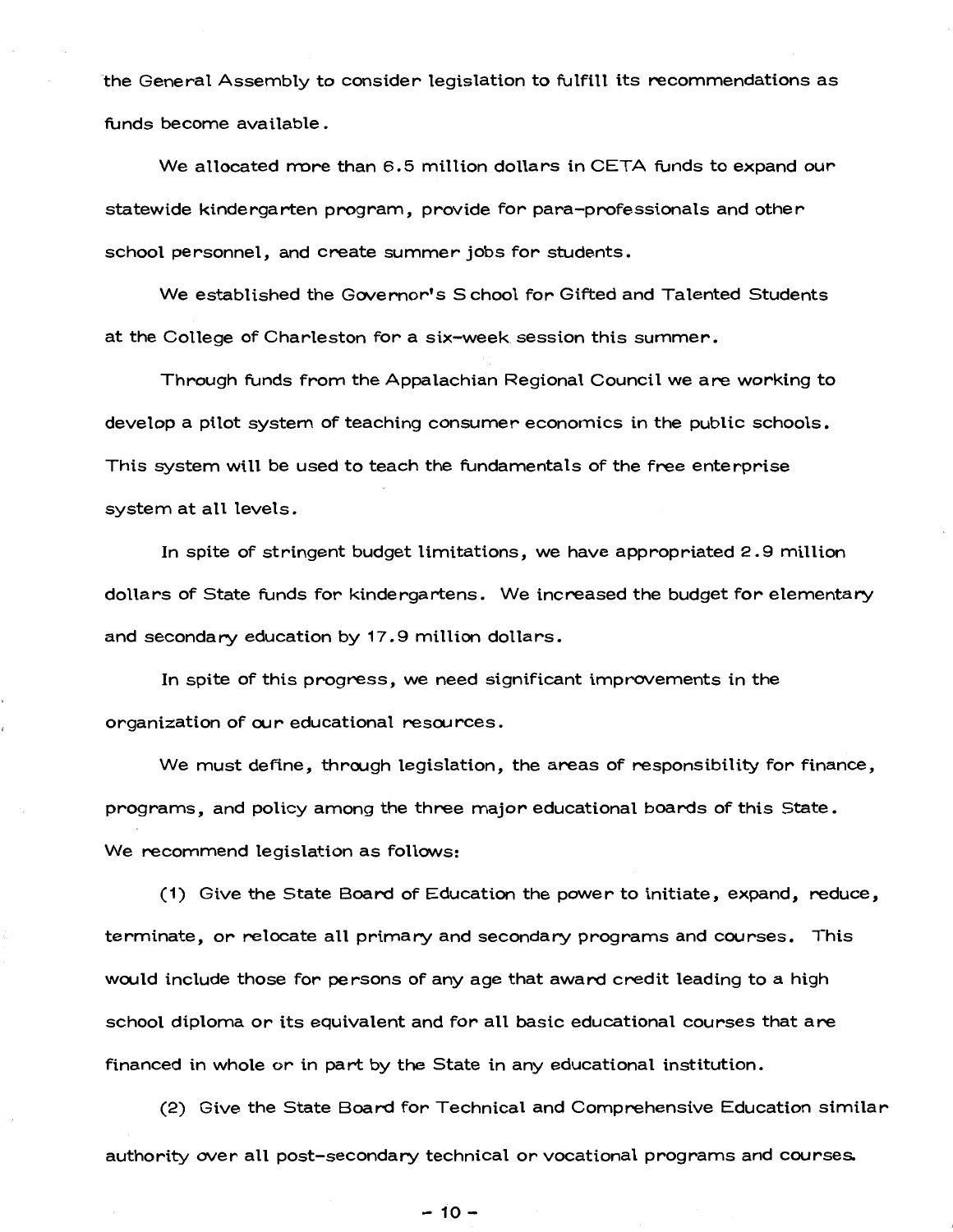This would include all those that do not award high school credit, and include Associate Degree courses leading directly to employment that are financed in whole or in part by the State at any educational institution.

(3) Give the Commission on Higher Education similar authority over all programs and courses that carry credit leading to an Associate, college or higher degree that are financed in whole or in part by the State at any educational institution.

(4) Restructure and strengthen the Commission on Higher Education in order to provide an effective decision-making body.

I recommend that the Commission should be composed of 19 members. In addition tothe Chairman of the Commission on Technical and Comprehensive Education, three persons should be appointed by the Governor from each Congressional District. No more than three appointees should be graduates of any one State supported university; no more than two appointees should be graduates of any one of the State supported colleges; and no member of any board of trustees or any administrative officer of any State supported institution should serve on the corrmission.

The Commission on Higher Education must have as a principal goal the development of a master plan for post-secondary education. Until this plan is completed, I support a moratorium on any new or expanded programs in higher education, unless these are first approved by the Higher Education Commission and the Budget and Control Board.

South Carolina no longer can afford the existing low teaching productivity in higher education in this State. Minimum standards of teaching hours and student loads must be developed and put into effect in our educational institutions. I expect the development of these minimum standards to be a first priority

- 11 -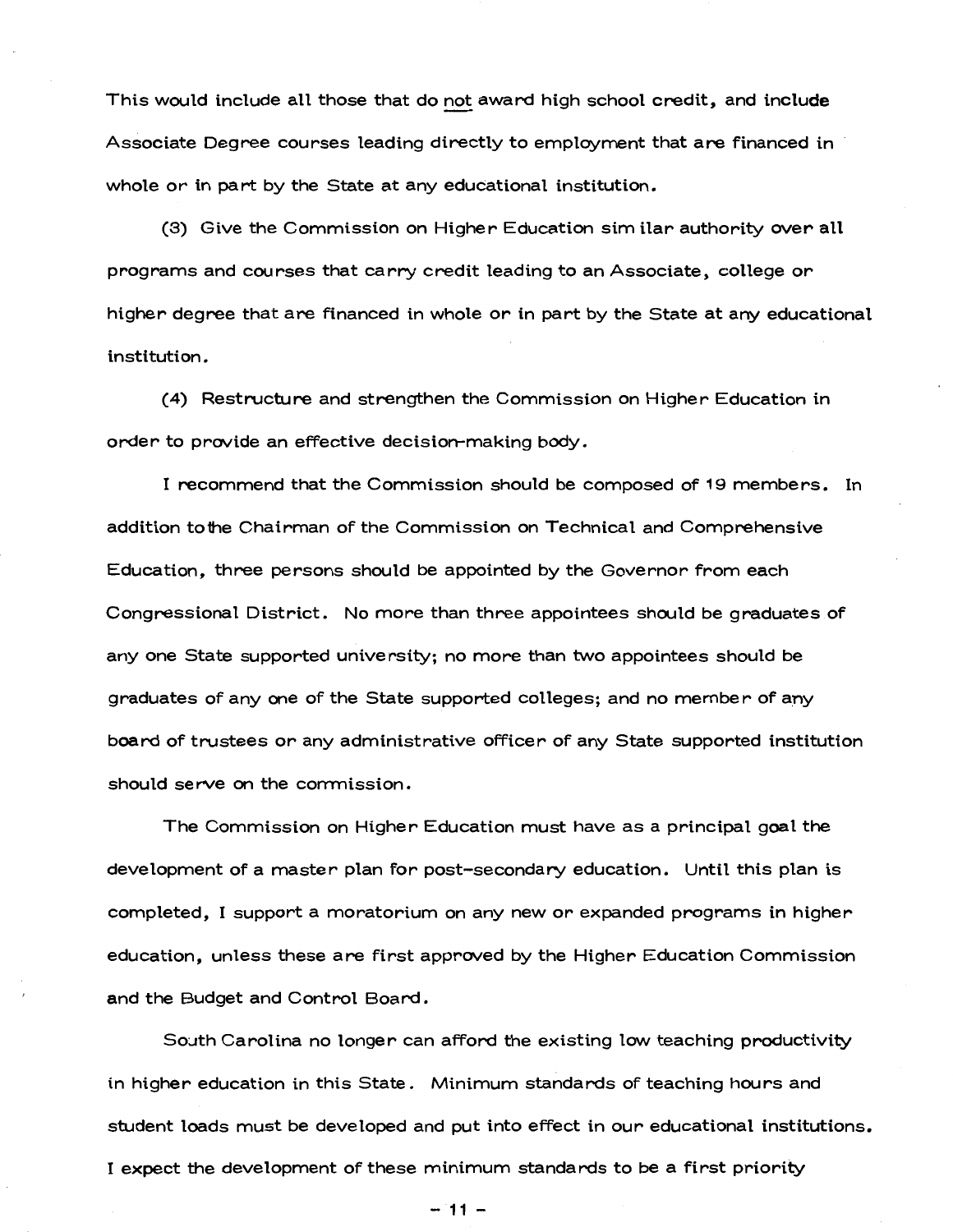of the Commission on Higher Education.

(5) As this reorganization of the Commission on Higher Education occurs, each of the 4 year State-supported campuses should have their own Board of Trustees responsive to the needs of that campus, overseeing its operation, and responsible to the Commission on Higher Education in designated areas.

(6) I recommend the repeal of the legislation allowing any additional 2 year regional campuses to expand to 3 or 4 year institutions and that existing 4 year branches of the University of South Carolina be given independent status governed by their own board of trustees.

We must insure that our TEC schools continue to train South Carolinians for higher paying skilled jobs in the industries of our State. To do this the State ,· Board must have the right to prevent unnecessary duplication statewide, to insure equitable expenditures, to maintain the technical and vocational thrust to attract new industry, and to aid in the expansion of our present industries.

## Teacher Qualification

The State Board of Education has placed a temporary ban on issuing certificates to teach in ourPublicSchools. This freeze is to be in effect until the State Department of Education completes the validation for the use of the NTE for certification in South Carolina. I urge the General Assembly to insist that the State Department of Education either use the NTE or some comparable test of cognitive knowledge with a high enough cut-off score to insure that we certify the best prepared teachers for the classrooms of this State. Once the validation has been accomplished, I recommend that all persons who have scored below that validated cut-off score be required to retake the examination to qualify for a full professional certificate.

- 12 -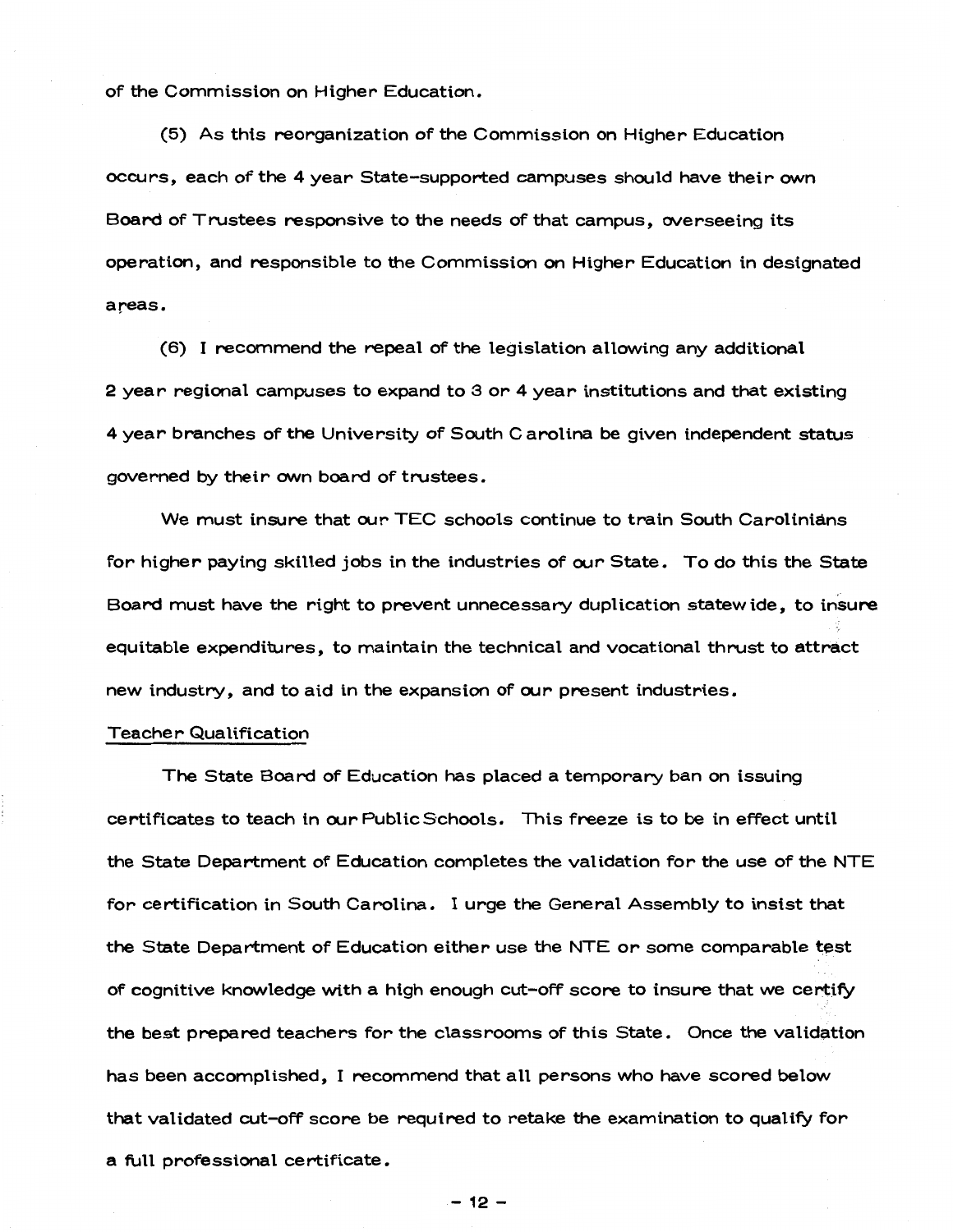## HEALTH CARE DELIVERY

The passage of the National Health Planning and Resources Development Act of 1974 has opened a new chapter of health care delivery in South Carolina.

We have already established the four health service areas in our State. I urge your cooperation and participation in the work of the local health care planning boards.

We intend to work as much within the private sector as possible in these programs. We certainly intend to exercise local control of these programs rather than allowing control to revert to the federal government.

#### Regional Hospital

I am happy to announce that the long-needed regional hospital in the Pee Dee area is nearly ready for groundbreaking. This facility should serve as a central point for upgrading all medical care in this great region.

#### Emergency Medical Service

We have improved our state system of Emergency Medical Service over the past year. Two federal grants are currently assisting statewide planning and initial operations.

## Medical Malpractice

Medical Malpractice insurance poses a major problem in the coming years.

The Joint Underwriters' Association was created last year as a temporary solution. We do not intend for the State to remain in the malpractice insurance business on a permanent basis.

The Medical Injury Reparations Committee is working on proposals to solve this problem. I urge that they complete their recommendations as quickly as possible and that the General Assembly take prompt, responsible action on their proposals.

- 13-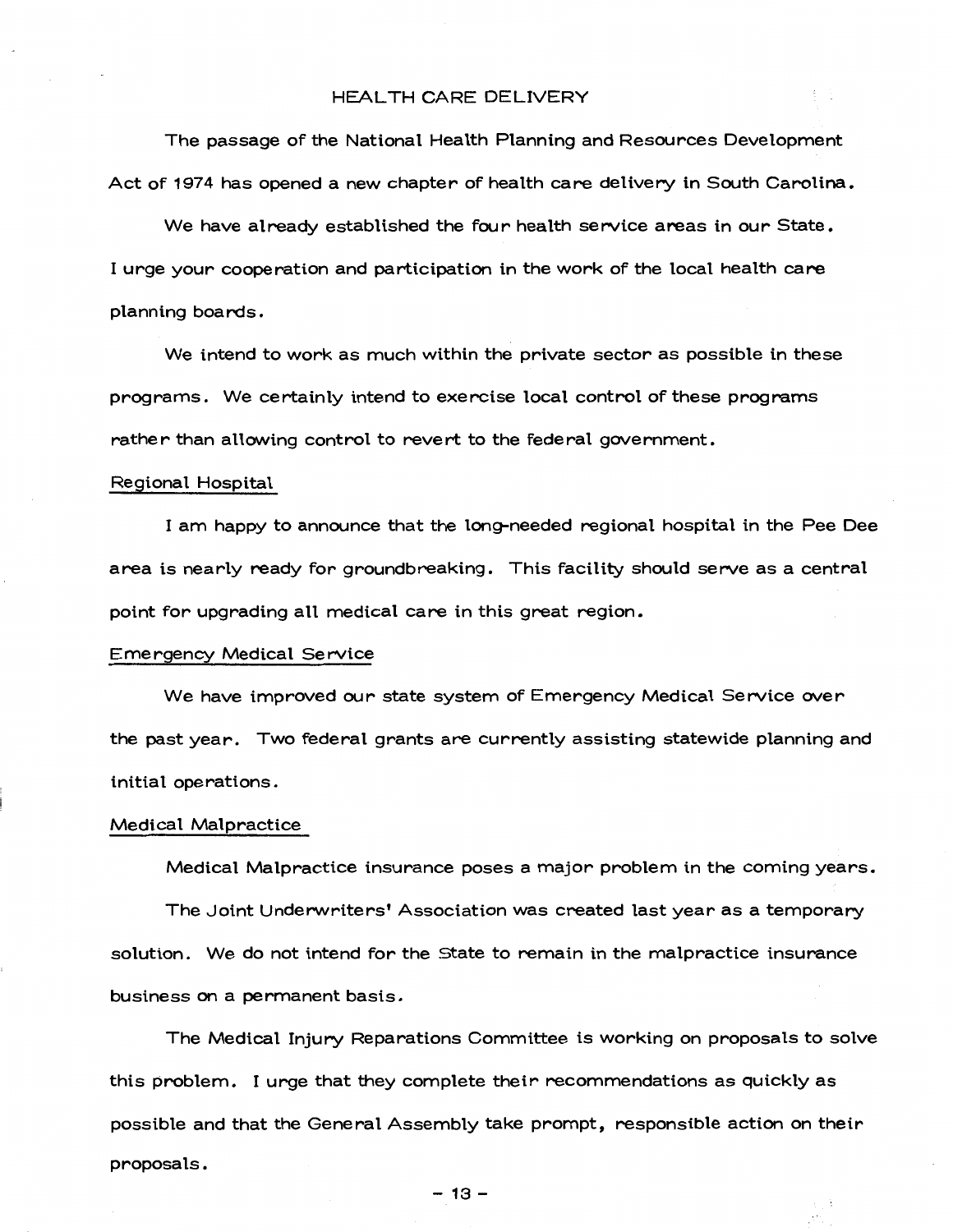## ECONOMIC DEVELOPMENT - GROWTH POLICY

In the past decade our industrial, business and agri-business development has been substantial.

In the last year insured unemployment has dropped from 11 .3% to 6%. Under the Comprehensive Employment and Training Act of 1973, 32,000 people received jobs or vocational training. Over 3,000 jobs were provided through public service employment.

During the coming year, we expect to serve an additional 37,000 people with similar programs.

In 1975, some 500 million dollars of industrial development produced nearly 6, 000 new jobs in private business.

We must continue our economic expansion through the efforts of the Development Board and our State Ports System. These are vital links to our progress.

At the same time we must pursue an aggressive program of agri-business development.

My office has coordinated a series of regional seminars to learn the needs and the problems of agri-business.

In November of 1975, the U.S. Office of Minority Business Enterprise awarded a grant for the establishment of a Statewide Minority Business Development office. I support the activities of this organization to encourage the further development of minority business as a vital part of our free enterprise system.

As we expand our economic development, certainly we are mindful of the need to preserve and protect our environment and natural resources. However, at no time should we allow unreasonable demands to limit our growth.

We are already studying the existing State legislation pertaining to planning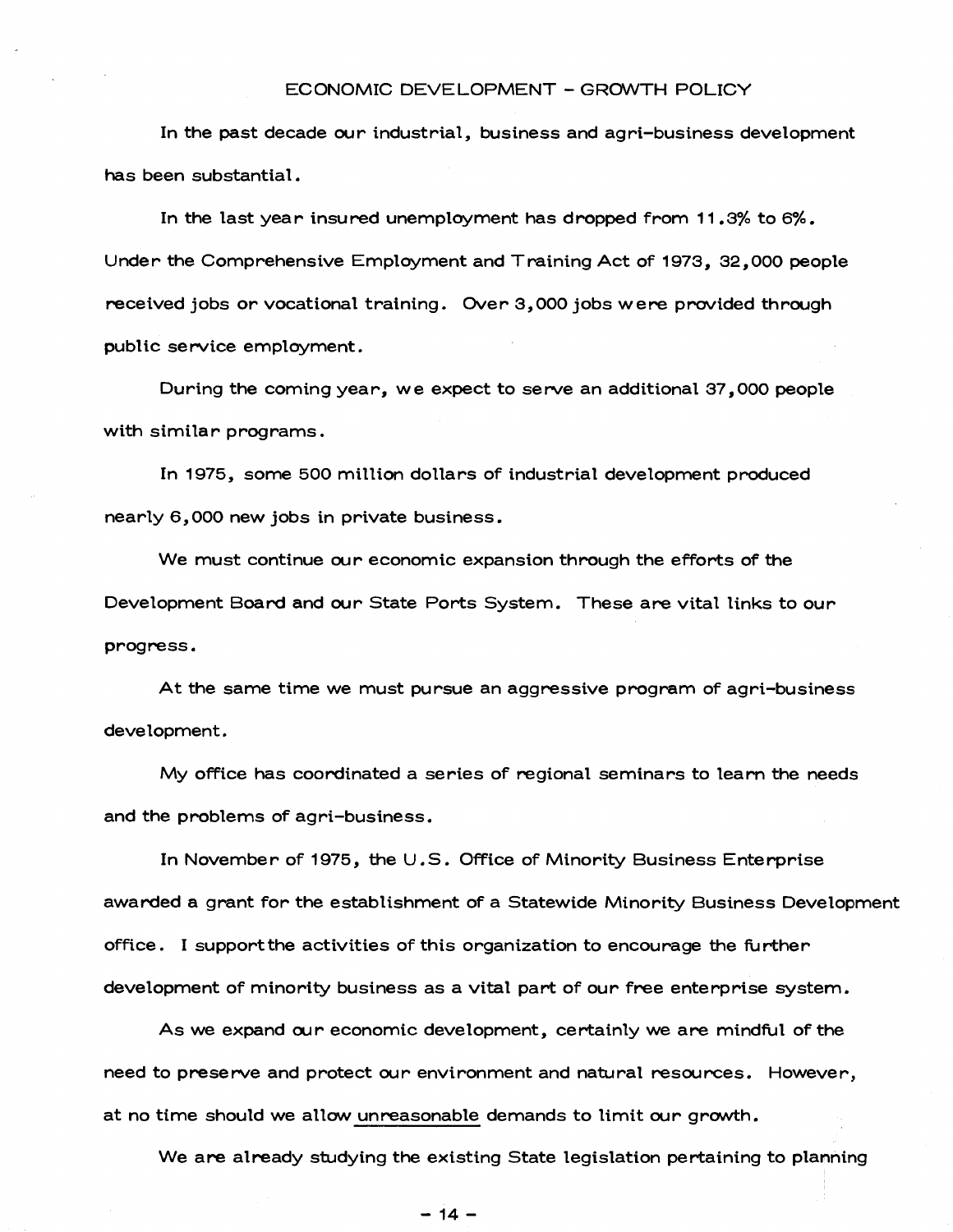and zoning authority granted to local government. There are between 150 and 200 separate acts which bear directly or indirectly on the use of land. While we protect the environment -- we must guard against unreasonable laws and regulations that impair freedom and bring our already weakened economy to a halt.

## TAX REFORM

The General Assembly took positive action last session to reform property taxes including assessment based on actual use. Full equalization of our property tax procedures should be a top priority this year. This is a must.

In addition, I ask that the General Assembly enact legislation to permit citizens a hearing in the courts on their property tax assessment grievances.

I urge legislation to implement the recommendations of the Tax Study Commission in order to simplify the State tax computation burden on our citizens.

## ELECTION LAW REFORM

Let me commend the work of the Election Law Study Committee in their efforts to improve our laws prior to the 1976 elections. I urge the legislature to be responsive to their recommendations, especially those related to insuring broad-based representation during the party reorganization.

## REAPPORTIONMENT

I regret that the shadow of reapportionment still hangs over our heads. Reapportionment is a disruptive factor. If, however, the courts require this, let's move rapidly to accomplish it with a minimum amount of disruption so that we might move forward to take care of the urgent business of South Carolina.

#### FREEDOM OF INFORMATION

Since becoming Governor, the public's right to know has been the cornerstone

- 15-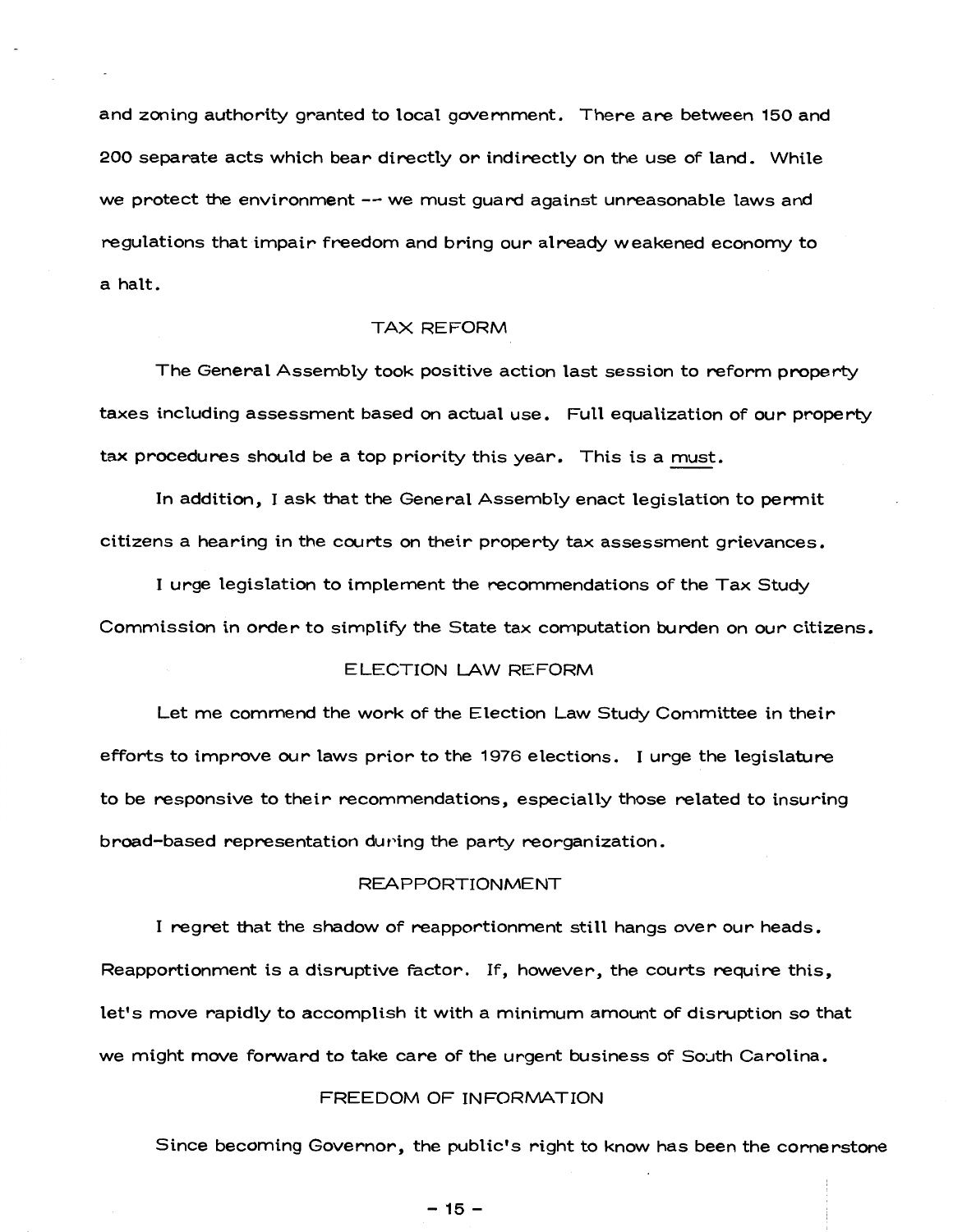of my Administration. I want to renew my pledge to that basic concept.

I recommend further strengthening of the State's freedom of information law, as I proposed last year.

# PUBLIC SERVICE PROGRAMS

There are numerous other programs in our State aiding our quality of life.

The legislation which would permit further expansion of our State's housing programs remains before the courts. I continue to support it.

We are currently studying ways to improve transportation in both rural and urban areas.

Let me also urge you to approve legislation which would remove the outdated restrictions on the rates charged for legal advertising in our State's · newspapers.

Agencies such as the Department of Mental Retardation, the Department of Mental Health and the Department of Vocational Rehabilitation continue to operate programs that serve many of our people. I urge you to support within our resources their efforts to relieve human problems.

As the legislative year continues, I am sure there will be some issues to arise that we cannot now foresee. Let's face these issues with a sense of what is best for South Carolina-- with meaningful debate-- and a feeling of responsibility. Let's guard against partisan bickering that is unworthy of the confidence that the people of South Carolina have placed in us.

## CONCLUSION

In closing, let me read you a section from another State of the State message delivered by Governor Sheppard in this State House in 1886. The words still ring true today:

 $-16-$